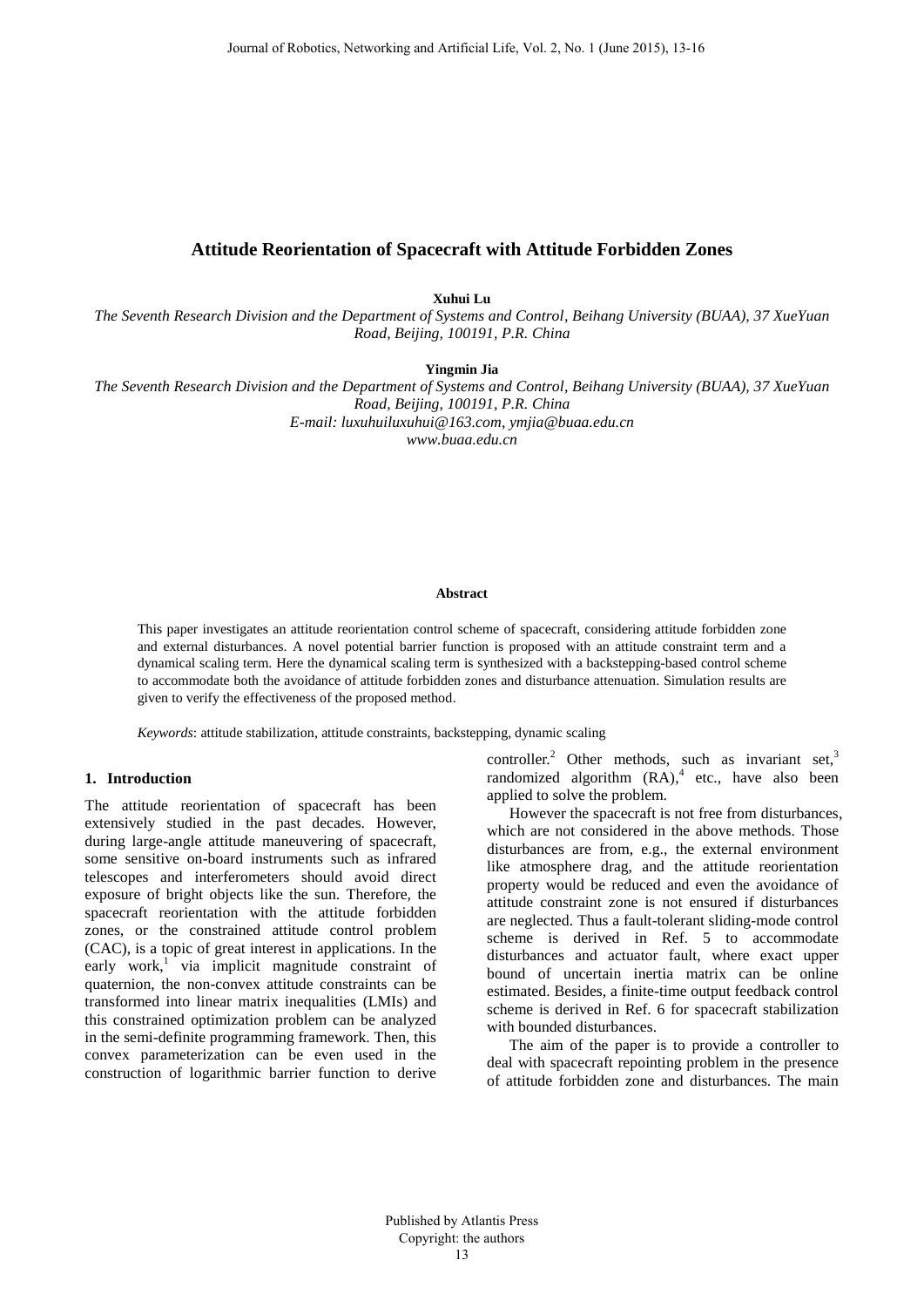contributions of this paper, compared with the previous results, is the construction of a novel attitude barrier potential function, where the unwanted term in the backstepping controller design is compensated by a scaling factor. Therefore both the avoidance of attitude forbidden zones and disturbance attenuation are achieved.

The remainder of the paper is organized as follows. Section 2 lists the preliminaries including the modeling of spacecraft, attitude forbidden zones and control objective. Controller design with the corresponding proof is given in Section 3. Simulation results and conclusions are offered in Section 4&5.

## **2. Preliminaries**

The dynamics of spacecraft is listed below [6]

$$
\dot{q} = L(q)w\tag{1}
$$

$$
J\dot{w} + S(w)Jw = u + d \tag{2}
$$

where, for vectors in (1)(2),  $q = [q_0; q_v] \in R^4$  is quaternion with  $q^Tq = 1$ ,  $w \in R^3$  angular velocity of spacecraft in the body-attached frame,  $u \in R^3$  control torque from actuators of spacecraft, and  $d \in R^3$  external disturbances. Moreover, for the matrices in (1) and (2)  $L(q) = [-q_x; q_0 I_3 + S(q_x)]$  where  $S(a) = [0, -a_x, a_z; a_x]$  $0, -a_1, -a_2, a_1, 0$  with  $a \in R^3$ , and  $J \in R^{3 \times 3}$  is inertia matrix with  $J > 0$ .

In practice, when spacecraft is rotated towards specific orientation, some sensitive on-board instruments like interferometer should circumvent direct exposure of bright celestial objects such as the sun. These unwanted orientations are considered as attitude forbidden zones, and it can be described  $as<sup>2</sup>$ 

$$
x^T R y < cos \theta \tag{3}
$$

where  $R = (q_0^2 - q_v^T q^T)I_3 + 2q_v q_v^T + 2q_0 S(q_v)$  is rotation matrix of spacecraft from body-attached frame to inertia frame, *x* is the direction of bright and celestial object in the inertia frame, *y* is the instrument's bore-sight vector in the body-attached frame, *Ry* is the counterpart in the inertia frame,  $\beta$  is the angle between x and  $R_y$ , and  $\theta \in (0, \pi)$  is the minimum angle allowed for  $\beta$ . Note that *x* and *y* are constant.

Furthermore the above constraint can be transformed  $into<sup>2</sup>$ 

$$
q^T M(x, y, \theta) q < 0 \tag{4}
$$

where  $M(x, y, \theta) = [A, b; b^T, d]$  with  $A = xy^T + yx^T$ where  $M(x, y, \theta) = [A, \theta, \theta, A]$  with  $A = xy + yx$  –<br>  $(x^T y + cos\theta)I_3$ ,  $b = x \times y$ ,  $d = x^T y - cos\theta$ . Moreover, the inequality (4) can be written in more accurate form  $-1 - \cos \theta \leq q^T M(x, y, \theta) q < 0$ .

It is noted that  $q^T M q \rightarrow 0$  if  $\beta \rightarrow \theta$ . The property facilitates the construction of barrier potential function. For simplicity, only one bore-sight vector and one attitude forbidden zone are considered here.

The control objective is to render the spacecraft rotate towards the prescribed attitude  $q_d$  or  $-q_d$ , both of which is equivalent in the physical meaning, from any permissible initial value of attitude  $q(0)$  and angular velocity  $w(0)$ . During the process the spacecraft circumvent the attitude forbidden zones  $\Xi_q = \{q \in S^3\}$  $| q^T M q$  < 0} in the presence of external disturbances. It is obvious that  $q_d$ ,  $q(0)$  are outside attitude forbidden zone, i.e.  $q_d$ ,  $q(0) \not\subseteq \Xi_q$ . Moreover in the design, there exist  $J_{\text{min}} > 0$ ,  $J_{\text{max}} > 0$  such that  $J_{\text{min}} I_3 < J < J_{\text{max}} I_3$ , and disturbances  $d(t)$  are bounded.

## **3. Controller Design**

Compared with the barrier potential function in Ref. 1 and 2, the barrier function of quaternion here is modified to accommodate external disturbances.

First consider quaternion dynamics (1). The corresponding Lyapunov-like barrier function is derived to be  $V_a = (k_1 / r_a + k_2 \ln(-2 / q^T M q)) || q - q_a ||^2$ ponding Lyapunov-like barrier function is derived<br>  $V_q = (k_1 / r_q + k_2 \ln(-2 / q^T M q)) || q - q_d||^2$  where the positive variable  $r_q$  is a scaling factor that would be defined later, and  $k_1 > 0, k_2 > 0$ . Here the virtual control  $w_c$  for *w* is set as  $w_c = k_3 L^T(q) q_d$  with  $k_3 = \overline{k}_3 / r_q$  and  $\overline{k}_3 > 0$ , and the dynamics of  $r_q$  is  $2^{\frac{k_3}{2}}$ 1  $2^k_3$ 1  $\frac{k_2 \bar{k_3}}{8k_1} (r_q - r_{qc}) \ln(-\frac{2}{q^T M q}) (1 + q_d^T q)$  $\text{Proj}_{r_q} \left( \frac{2k_2 \bar{k}_3 r_q}{k_q a^T M} q^T M L(q) L^T(q) q_d \right)$ *r*<sub>*q*</sub> and  $k_3 > 0$ , and the dynamics of  $r_q$ <br>  $\dot{r}_q = -\frac{k_2 \bar{k}_3}{8k_1} (r_q - r_{qc}) \ln(-\frac{2}{q^T M q}) (1 + q_d^T q)$  $R_1 + \text{Proj}_{r_q} \left( \frac{2k_2 \overline{k}_3 r_q}{k_1 q^T M q} q^T M L(q) L^T(q) q \right)$  $=-\frac{k_2\bar{k}_3}{8L}(r_q-r_{qc})\ln(-\frac{2}{r^T M_0})(1+q_d^T q)$ (5)

where Proj<sub>r<sub>q</sub></sub>(·) here is defined in Ref 7, with  $r_{qc} > 0$ . Thus after a lengthy calculation, the derivative of  $V_q$  is simplified based on (1) (5)as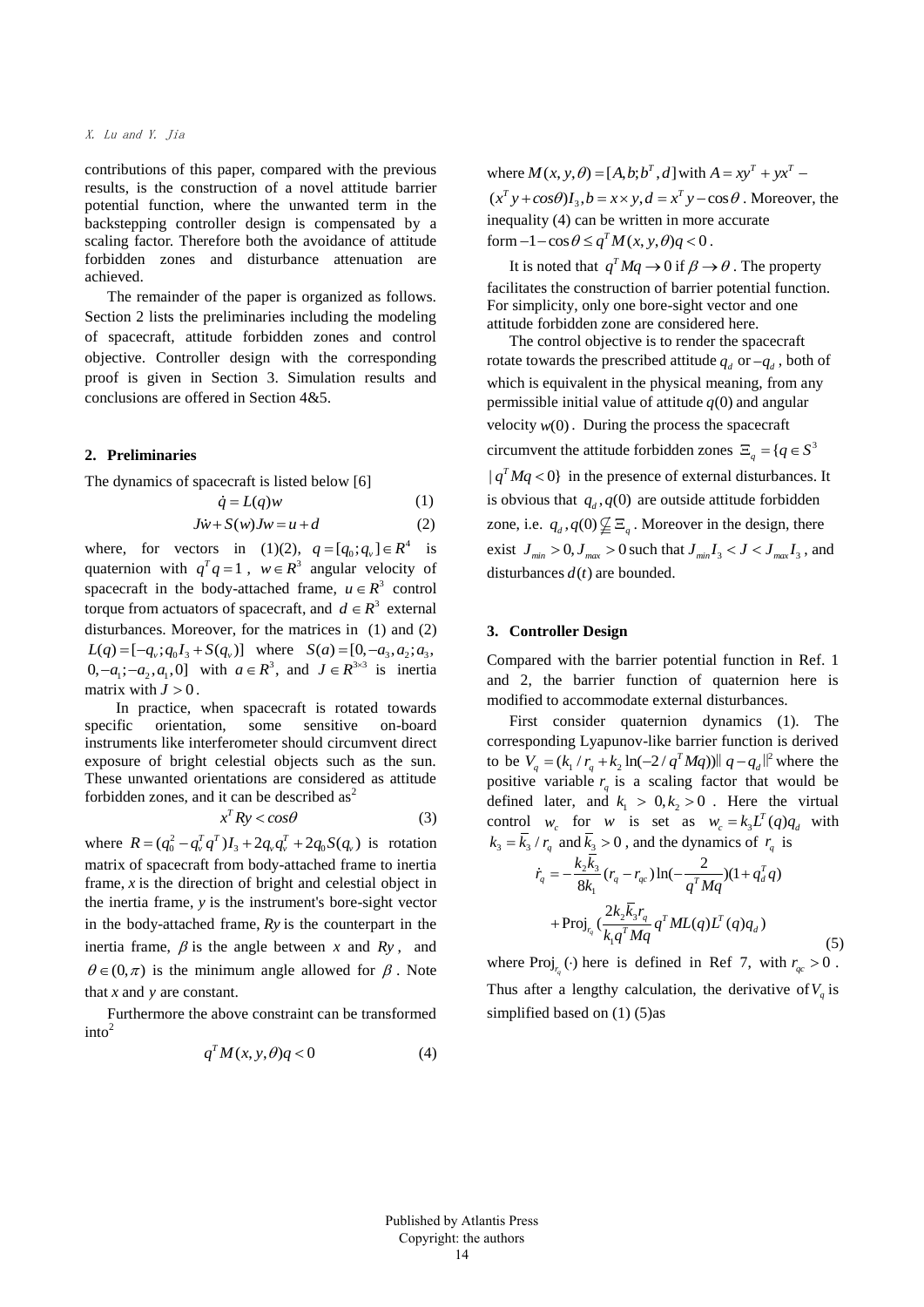$$
\dot{V}_q \le -(\frac{k_1}{r_q} - k_2 \ln(-\frac{q^T M q}{2})) 2q_d^T L(q) w_r
$$
  

$$
-\frac{4k_2(1 - q_d^T q)}{q^T M q} q^T M L(q) w_r
$$
  

$$
-\frac{k_3}{2} (\frac{k_1}{r_q} - \frac{k_2}{2} \ln(-\frac{q^T M q}{2})) (1 - (q_d^T q)^2)
$$

with  $||q - q_d||^2 = 2(1 - q_d^T q)$ ,  $q_d^T L(q) L^T(q) q_d = \frac{1}{4}(1$  $q - q_d \Big\|^2 = 2(1 - q_d^T q), q_d^T L(q) L^T(q) q_d = \frac{1}{4}(1 (q_d^T q)^2$ ) used. Here it should be also noted that  $r_q \ge r_{qc}$ given  $r_q(0) \ge r_{qc}$ .

Besides the dynamics of *w* is considered. Take the derivative of  $w_r$  and from (2) we get

$$
J\dot{w}_r = -S(w)Jw + u + d - J\dot{w}_c
$$
 (7)  
with  $\dot{w}_c = -k_3 L^T(q_d)L(q)w + k_3(\dot{r}_q/r_q)L^T(q_d)q$ . Let  $V_{w_r}$ 

 $= w_r^T J w_r / 2$  and accordingly  $u = S(w_c) J w + J_0 \dot{w}_c + u_1$ , thus based on (7) the derivative of  $V_{w_r}$  is

$$
\dot{V}_{w_r} = w_r^T \{u_1 + d\} \tag{8}
$$

Then  $V_q$  and  $V_{w_r}$  is combined together and therefore

set 
$$
V_c = k_4 V_q + V_{w_r}
$$
 with  $k_4 > 0$ . Here  $u_1$  is set as  
\n
$$
u_1 = 2k_4 \left(\frac{k_1}{r_q} - k_2 \ln(-\frac{q^T M q}{2})\right) L^T (q) q_d
$$
\n
$$
+ \frac{4k_2 k_4}{q^T M q} (1 - q_d^T q) L^T (q) M q - (k_5 + k_6) w_r,
$$
\n(9)

with  $k_5 > 0, k_6 > 0$ . Therefore based on (6)(8)(9) the derivative of  $V_c$  can be scaled as

 $\dot{V}_c \leq -\Pi_2 + \Theta_1$ 

where

where  
\n
$$
\Pi_2 = \frac{k_3 k_4}{2} (k_2 - \frac{1}{2r_q} \ln(-\frac{q^T M q}{2})) (1 - (q_d^T q)^2) + k_6 w_r^T w_r
$$

and  $\Theta_1 = \overline{d}^T \overline{d} / 4k_5$ , and young inequality is used here.

Here the total control torque *u* is summarized as  
\n
$$
u = S(w_c)Jw + 2k_4\left(\frac{k_1}{r_q} - k_2 \ln(-\frac{q^T M q}{2})\right)L^T(q)q_d
$$
\n
$$
+J_0 \dot{w}_c + \frac{4k_2 k_4}{q^T M q} (1 - q_d^T q)L^T(q)Mq - (k_5 + k_6)w_r
$$
\n(11)

Before the main result is preceded, it should be noted that both the stability of the variables in Lyapunov function  $V_{\bar{t}}$  and the boundedness of  $r_q$  should be considered, both of which lead to Theorem 1.

**Theorem 1.** Consider system (1)(2) and controller (5) (11). For  $\forall q(0)$  with  $q^T(0)q(0) = 1, q(0) \not\subseteq \Xi_q, \forall w(0)$ , and  $r_q(0) \ge r_{qc}$ , the following properties hold:

- (i). The variables  $q, w$  are bounded for  $\forall t \geq 0$ , and  $q<sup>T</sup>$  (t)  $Mq(t) < 0$ , meaning that spacecraft would not rotate into attitude forbidden zone all the time.
- (ii). The variables  $q, w$  would be within a small neighbor of desired equilibrium points  $(\pm q_a, 0)$ .
- (iii). The scaling factor  $r_q(t)$  is bounded all the time with the appropriate parameters in the controller and a switching strategy of desired quaternion from *q*<sub>d</sub> to  $-q_d$  when  $q_d^T q \leq -1 + \varepsilon$  where  $\varepsilon \in (0,1]$ .

**Proof.** First from (10), it is concluded that  $V_{\bar{t}}$  is bounded all the time, and besides  $q^T M q < 0$  all the time.

For the second property,  $\Theta_2$  can be set as sufficiently small as possible via  $k_5, k_6, \Gamma_\theta$ . Thus like<sup>[6]</sup>,  $V_{\overline{t}}$  would converge into a neighbor of origin, as sufficient close as possible, in finite time and property 2 is ensured. Moreover, based on properties 1 and 2, there exist  $\varphi > 0$  such that  $q^T M q < -\varphi$ , leading to forward completeness of  $r_q$ .

As for the third property, via appropriate parameters, there exists  $\overline{M} > 0$  for  $r_q$  such that  $\left| \frac{\partial k_2 \overline{k}_3 r_q}{\partial x_q} \right| / (k_q q^T M q)$  $q^T ML(q) || \leq \bar{M}r_q$ . Besides,  $(k_2 \bar{k}_3) / (8k_1) \ln(-2/q^T M q)$ <br>  $(1 + q_d^T q) \geq \bar{k}_q \triangleq (k_2 \bar{k}_3) / (8k_1) \ln(2/(1 + \cos \theta)) \varepsilon$  based based on  $-1 - \cos \theta \leq q^T M q$  and switching strategy of desired on  $-1$  -  $\cos \theta \le q$  *Mq* and switching strategy of desired quaternion  $q_d$ . Thus  $\dot{r}_q \leq -\overline{k}_q (r_q - r_{qc}) + \overline{M} || L^T(q) q_d || r_q$ . Moreover based on property 2, there exist  $\epsilon_1 > 0$ , where  $\epsilon_1 \leq \overline{k}_q / (2\overline{M})$ , and the corresponding  $T_1 > 0$ such that  $\|\overset{\circ}{L}T(q)q_d\| < \epsilon_1, \forall t \geq T_1$ . Therefore it is concluded that  $\dot{r}_q \leq 0$  when  $r_q \geq 2r_{qc}$ ,  $t \geq T_1$ , which means  $r_q$  is bounded when  $t \geq T_1$ . Besides  $r_q$  is also bounded when  $0 \le t \le T$  due to boundedness of q and  $q^T M q < -\varphi$ . In all,  $r_q$  is bounded all the time and the proof is complete.  $\Box$ 

## **4. Simulation Results**

The controller scheme is simulated to verify its effectiveness. In the simulation,  $J = [350, 3, 4;$  $3,270,10;4,10,190$  with  $J_{\text{max}} = 600, J_{\text{min}} = 100$ . As for attitude forbidden zone,  $x = [0.35; 0.24; 0.9055]$ ,  $y = [1;0;0], \theta = 60^{\degree}$ . Moreover initial values are set as

(10)